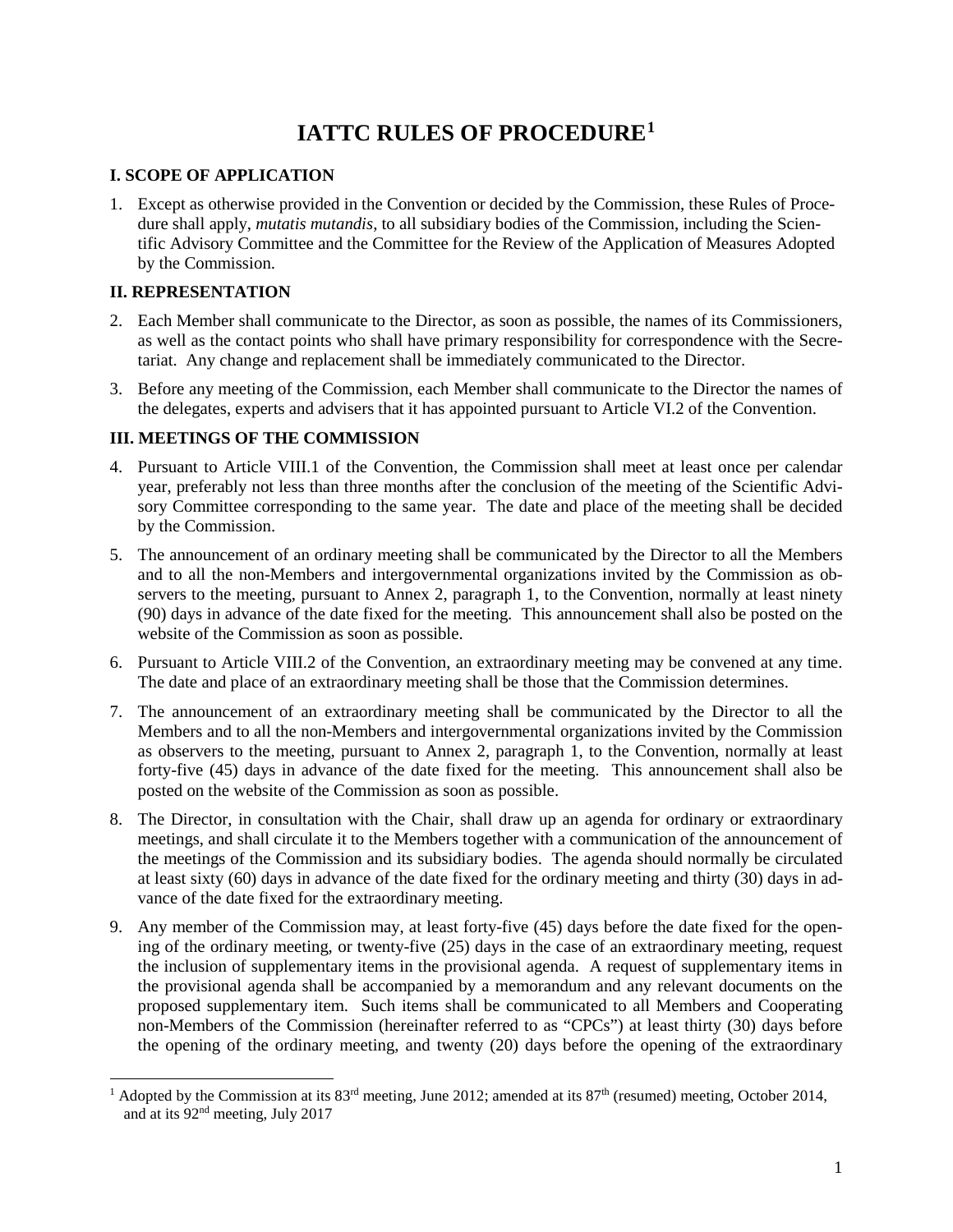meeting.

- 10. The Commission shall appoint a rapporteur from one of the Members at the beginning of each meeting, in order to assist the Chair in the production of a meeting report.
- 11. The meeting of the Commission shall be held at the headquarters of the Commission unless it decides otherwise.

## **IV. POSTING AND CIRCULATION OF DOCUMENTS AND SUBMISSION OF PROPOSALS**

- 12. For the submission of proposals, Members shall use the agreed templates which shall be posted on the Commission's website.
- 13. If a draft proposal is either an amendment to an existing resolution or recommendation, or an amendment to a previous proposal by the same proponent, it shall be submitted and circulated in both a clean version and a track change version.
- 14. All background documents to be prepared by the Director for the next ordinary meeting shall, to the extent possible and subject to applicable rules of confidentiality, be posted on the Commission's website and circulated among all CPCs and observers at least forty-five (45) days in advance of the meeting, unless otherwise decided by the Commission. These documents shall include, *inter alia*, the report of the Scientific Advisory Committee, the staff conservation recommendations, the compliance report, the at-sea transhipment reports, the draft annual budget, and the auditor's report.
- 15. Any proposal or other relevant document to be discussed at a meeting shall be submitted to the Director not less than twenty-one (21) days before the opening of the meeting. These shall be posted on the Commission website immediately in their original language. The Director shall translate and circulate proposals to all CPCs at the latest ten (10) days before the beginning of the meeting.

# **V. OBSERVERS**

16. Participation of observers is governed by the provisions of Annex 2 to the Convention. Unless otherwise decided by the Commission, observers other than non-governmental organizations (NGOs) cannot attend meetings held in executive session and the meetings of Heads of Delegations.

# **VI. CHAIR AND VICE-CHAIR**

- 17. At the end of each of its meetings, the Commission shall elect individuals to serve as Chair and Vice-Chair. These individuals shall be from different Parties, unless the Commission decides otherwise. The Chair and Vice-Chair shall remain in office for a period of one year. The Chair and Vice-Chair may be re-elected unless they are no longer able to carry out their respective functions or their successors are elected. If the Commission is not able to elect a Chair and/or a Vice-Chair, the host Member (the Member that will host the annual meeting in that year) shall provide the Chair, and the previous host Member the Vice-Chair.
- 18. The duties of the Chair are to be exercised both during the meeting and during the intersessional period. These are:
	- a. Declare the opening and the closing of the meeting;
	- b. Preside over the meetings of the Commission;
	- c. Decide on all questions of order that may arise at the meetings of the Commission. However, delegates may request that any decision by the Chair be submitted to the Commission for approval or rejection.
	- d. Encourage and facilitate consensus on matters under consideration at the meetings of the Commission.
	- e. Act in representation of the Commission, in accordance with the tasks that the Commission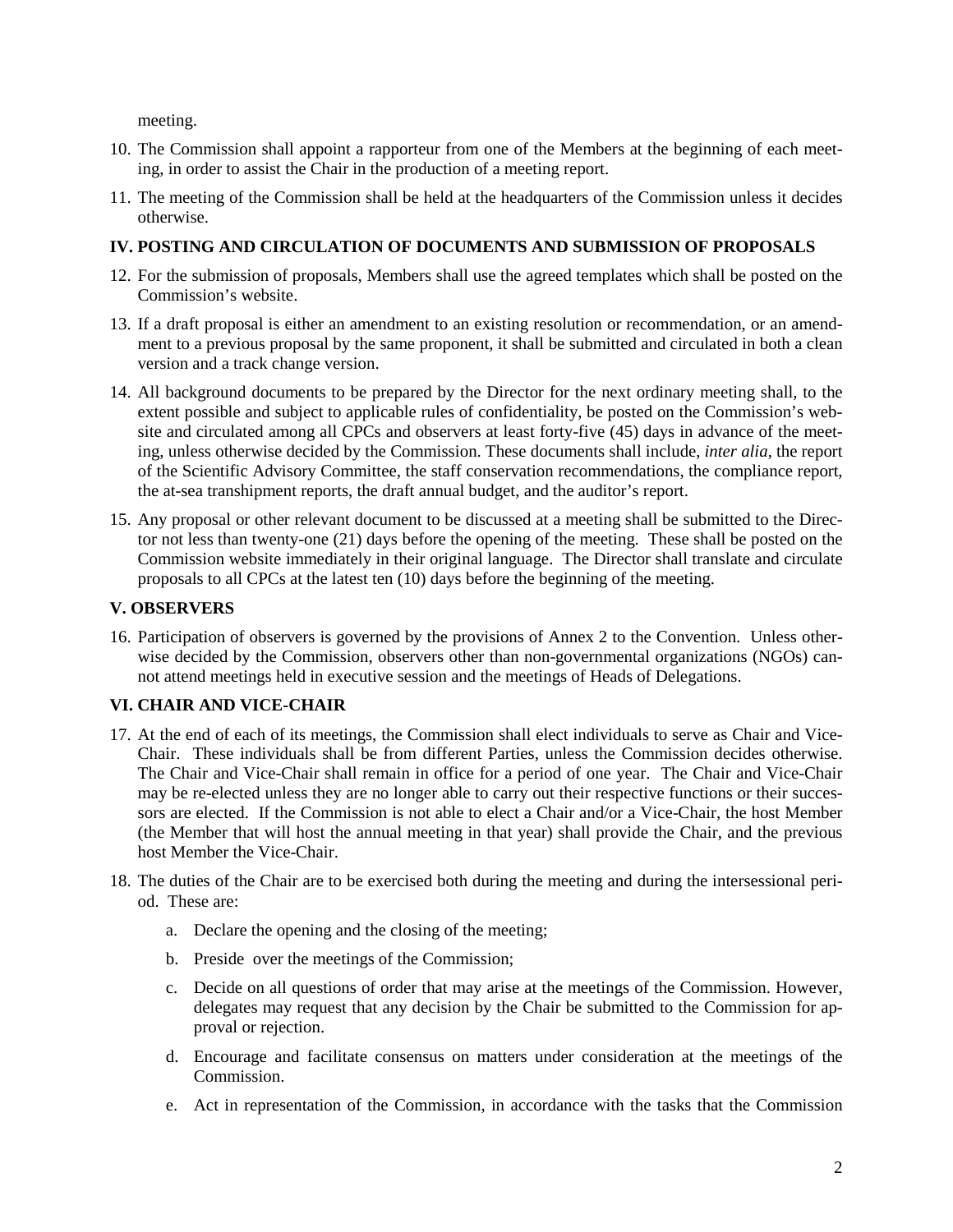may assign.

- f. In general, carry out such functions as the Commission may assign.
- 19. If the Chair is unable to carry out its functions at any time, the Vice Chair shall act as Chair until such time as the Chair is able to resume carrying out its functions or a new Chair is elected. If neither the Chair nor the Vice-Chair are able to carry out their functions, the host Member shall provide a Chair and the previous host Member a Vice-Chair.

## **VII. DIRECTOR**

- 20. The Commission shall establish criteria and procedures to appoint a Director, whose competence in the field of the Convention is established and generally recognized, in particular in its scientific, technical and administrative aspects. In the appointment of the Director, the views of the Members shall be expressed through a secret ballot should one of the Members so request.
- 21. The terms and functions of the Director shall be pursuant to Article XII of the Convention.
- 22. In case of any extraordinary circumstance that permanently prevents the performance of the duties related to the post, the duties and responsibilities of the Director established by the Commission in accordance with paragraph 23 shall be performed by the Senior Fishery Management and Policy Advisor, for a period of six months, which may be extended by the Commission, or until the process for the appointment of a new Director is concluded, whichever comes first. Should the Senior Fishery Management and Policy Advisor become unavailable, the duties and responsibilities will be undertaken by the Coordinator of Scientific Research
- 23. The duties and responsibilities referred to in paragraph 22 shall be established by the Commission.

## **VIII. INTERSESSIONAL DECISION-MAKING**

- 24. Without prejudice to the provisions of Article IX of the Convention, where a decision cannot be deferred until the next meeting of the Commission, a matter may be decided during the period between meetings electronically (*e.g*. email, secure website). Matters to be decided under this section shall not include those in paragraph 2 and 3 of Article IX of the Convention.
- 25. The Chair, on its initiative, or the Director, at the request of at least three (3) Members that have made a proposal, may move for adoption without delay of such proposal by intersessional decision. In doing so, the Chair, in consultation with the Vice-Chair, shall determine the necessity of considering the proposal intersessionally.
- 26. Where the Chair determines that it is not necessary to consider the proposal intersessionally, the Chair shall promptly notify the Members referred to in paragraph 23 of such determination and the reasons. Within ten (10) days of the notification, the Members may request an intersessional decision on the Chair's determination.
- 27. Where the Chair determines that it is necessary to consider the proposal intersessionally, the Chair shall promptly transmit to all Members of the Commission:
	- a. The proposal, including any explanatory note;
	- b. The determination made by the Chair under this paragraph; and
	- c. A request for an intersessional decision.
- 28. Members shall promptly acknowledge receipt of the transmittal under paragraph 25. If no acknowledgment is received within seven (7) days of the date of transmittal, the Director shall retransmit the transmittal, using all additional means available to ensure that the transmittal has been received. Confirmation by the Director that the transmittal has been received shall be deemed conclusive regarding the participation of the Member in the decision-making process.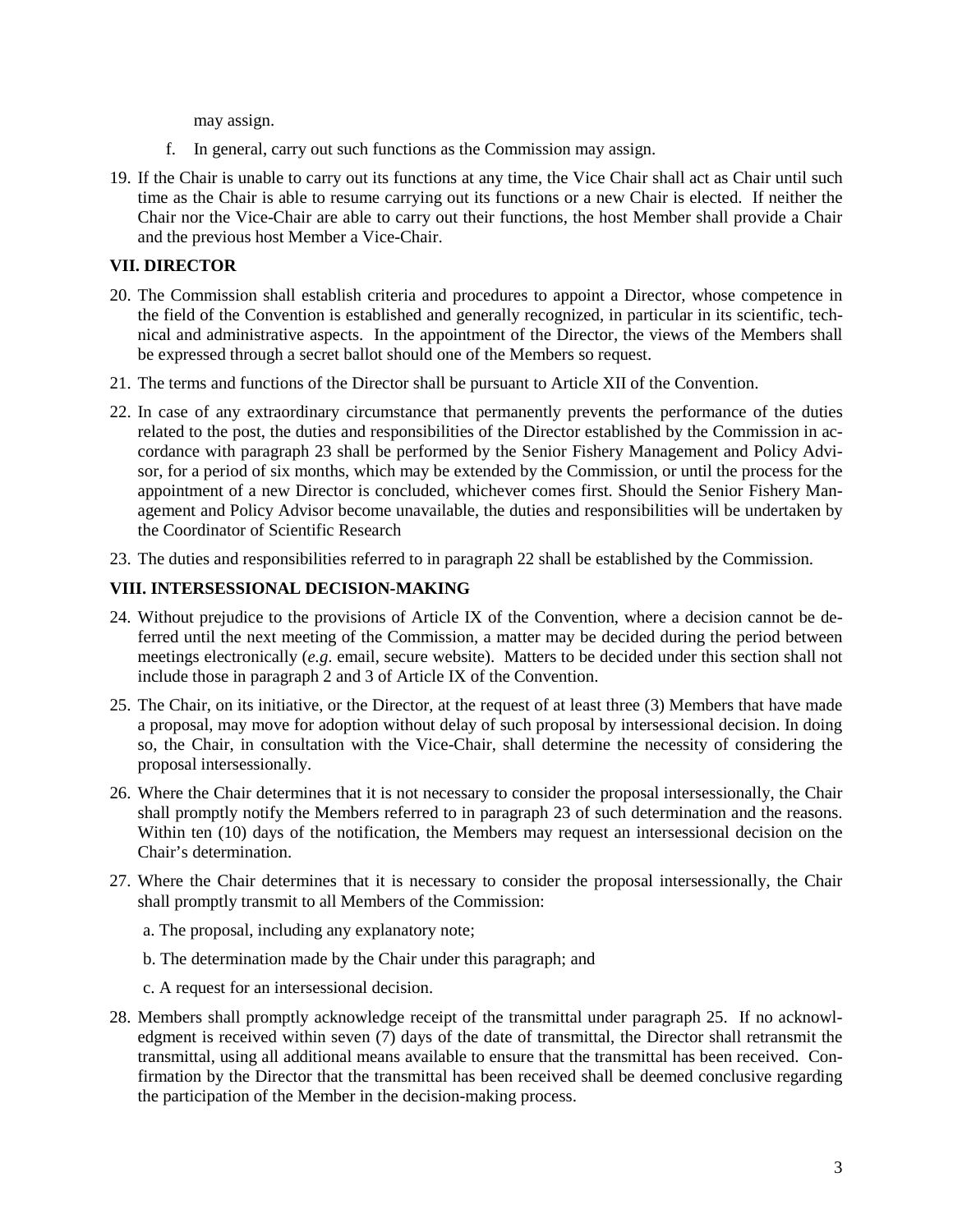- 29. Members shall respond within thirty (30) days of the date of the initial transmittal if they do not agree with the proposal, or if they require additional time to consider the matter. If a Member requests additional time for consideration, a further fifteen (15) days shall be allowed from the expiration of the initial thirty (30) day period. No additional extensions of time beyond one fifteen (15) day extension will be permitted. In the event of such an extension, the Director shall inform all Members of the final date by which responses must be received.
- 30. If no reply from a Member is received within thirty (30) days of transmittal, or by the extended deadline specified by the Director in the event of a fifteen (15) day extension to consider the proposal, that Member shall be deemed to have joined the consensus, as long as the Director has confirmed receipt of the transmittal by that Member pursuant to paragraph 26.
- 31. The result of a decision taken intersessionally shall be ascertained by the Director at the end of the decision-making period and promptly notified to all Members. If any explanations of positions are received, these shall also be transmitted to all Members.
- 32. Proposals adopted intersessionally shall become effective for all CPCs pursuant to Article IX of the Convention.
- 33. Proposals transmitted for intersessional decision-making shall not be subject to amendment during the decision-making period.
- 34. A proposal that has been rejected by intersessional decision for any reason shall not be reconsidered until the following meeting of the Commission.

#### **IX. COMMITTEE FOR THE REVIEW OF IMPLEMENTATION OF MEASURES ADOPTED BY THE COMMISSION**

- 35. The functions, rules, and procedures of the Committee shall be those established in Article X and Annex 3 of the Convention.
- 36. The Committee shall elect an individual as Chair, who shall serve for a term of two years and may be re-elected.

#### **X. SCIENTIFIC ADVISORY COMMITTEE**

- 37. The functions, rules, and procedures of the Committee shall be those established in Article XI and Annex 4 of the Convention.
- 38. The Director shall serve as Chair of the Committee, pursuant to article XI paragraph 6 of the Convention.
- 39. The Committee may consider documents submitted by individuals and entities other than CPCs and observers.

#### **XI. OTHER SUBSIDIARY BODIES**

- 40. Subsidiary bodies shall hold their meetings with the frequency and at the date and place that the Commission may determine.
- 41. In the case of a request or recommendation for an intersessional meeting, the Director will consult the Commission pursuant to section VIII of these rules of procedure.
- 42. Each subsidiary body shall elect its own Chair.

## **XII. REPORTS AND MINUTES**

- 43. The Director shall prepare an annual report of the activities of the Commission during the previous year, and circulate it among Members at least forty-five (45) days before the ordinary meeting.
- 44. The draft report of the Commission shall include all decisions adopted by the Commission.